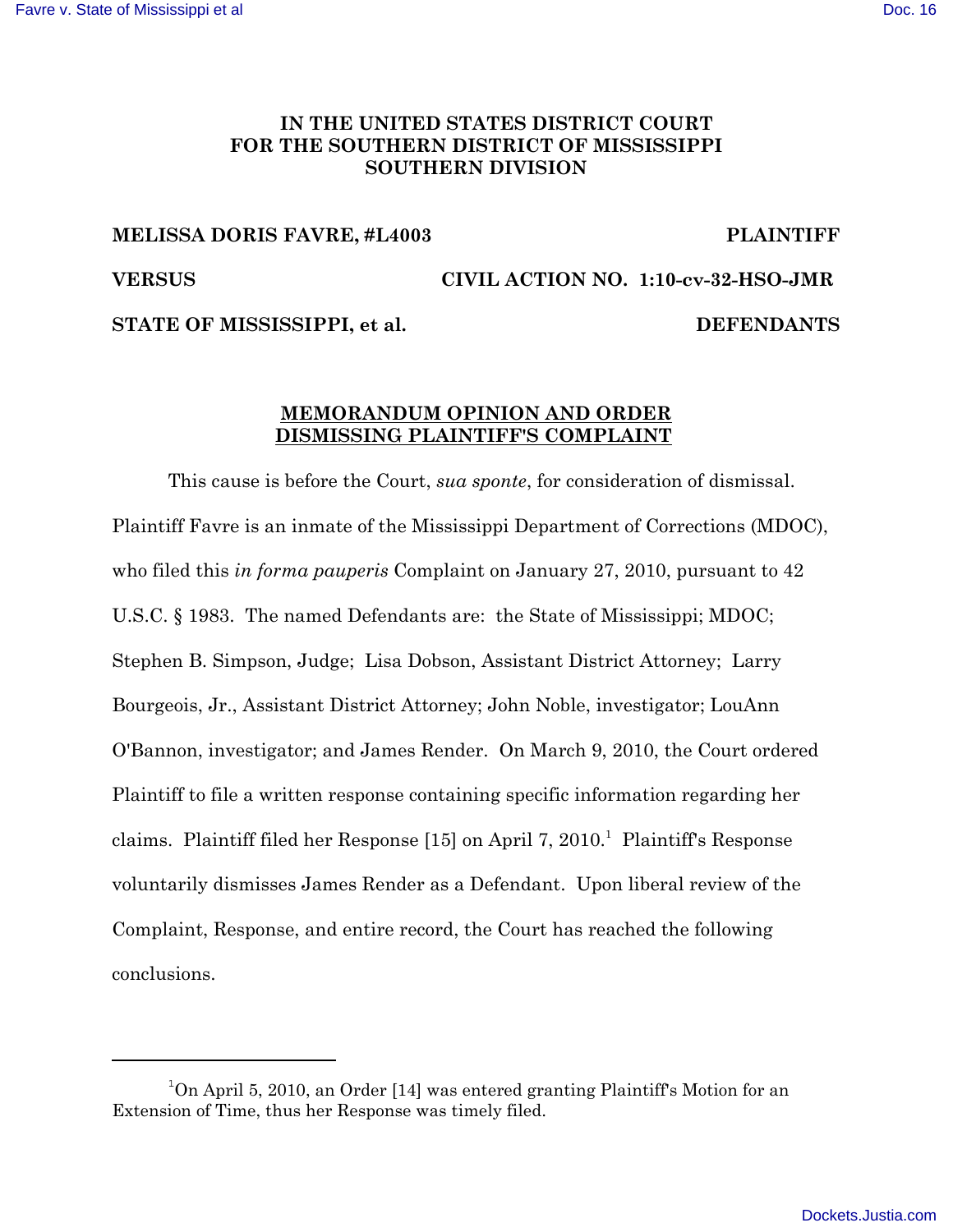#### I. BACKGROUND

Plaintiff states that on September 21, 2002, she was convicted of aggravated assault in the Circuit Court of Harrison County, and was sentenced to serve twenty years in the custody of the Mississippi Department of Corrections. The Court of Appeals for the State of Mississippi affirmed her conviction on July 13, 2004. *See Favre v. State of Mississippi*, 2002-KA-01958-COA (Miss. Ct. App., July 13, 2004).

Plaintiff alleges that during the course her arrest, trials, $<sup>2</sup>$  and conviction, she</sup> was denied due process and equal protection of the law, in violation of her constitutional rights. Specifically, Plaintiff complains that Judge Simpson did not allow the jury to hear her full testimony, nor did he permit a witness who appeared before the Grand Jury to testify at trial. Plaintiff claims that Assistant District Attorney Dobson failed to disclose information pertaining to a certain witness to the defense. She further maintains that Assistant District Attorney Bourgeois did not have probable cause to obtain a "body search" warrant, that he failed to ask the victim at trial who assaulted him, that his case was based only on hearsay and circumstantial evidence, and that one of the jurors was also his neighbor. Plaintiff alleges that Investigators Noble and O'Bannon paid a witness for her testimony. As relief in this action, Plaintiff seeks her immediate release from incarceration, "exoneration" of the charges, and monetary damages. *See* Compl*.* [1], p.4 ; Resp*.*  $[15]$ , p.5.

<sup>2</sup> Plaintiff states that her first trial ended in a mistrial in December 2001.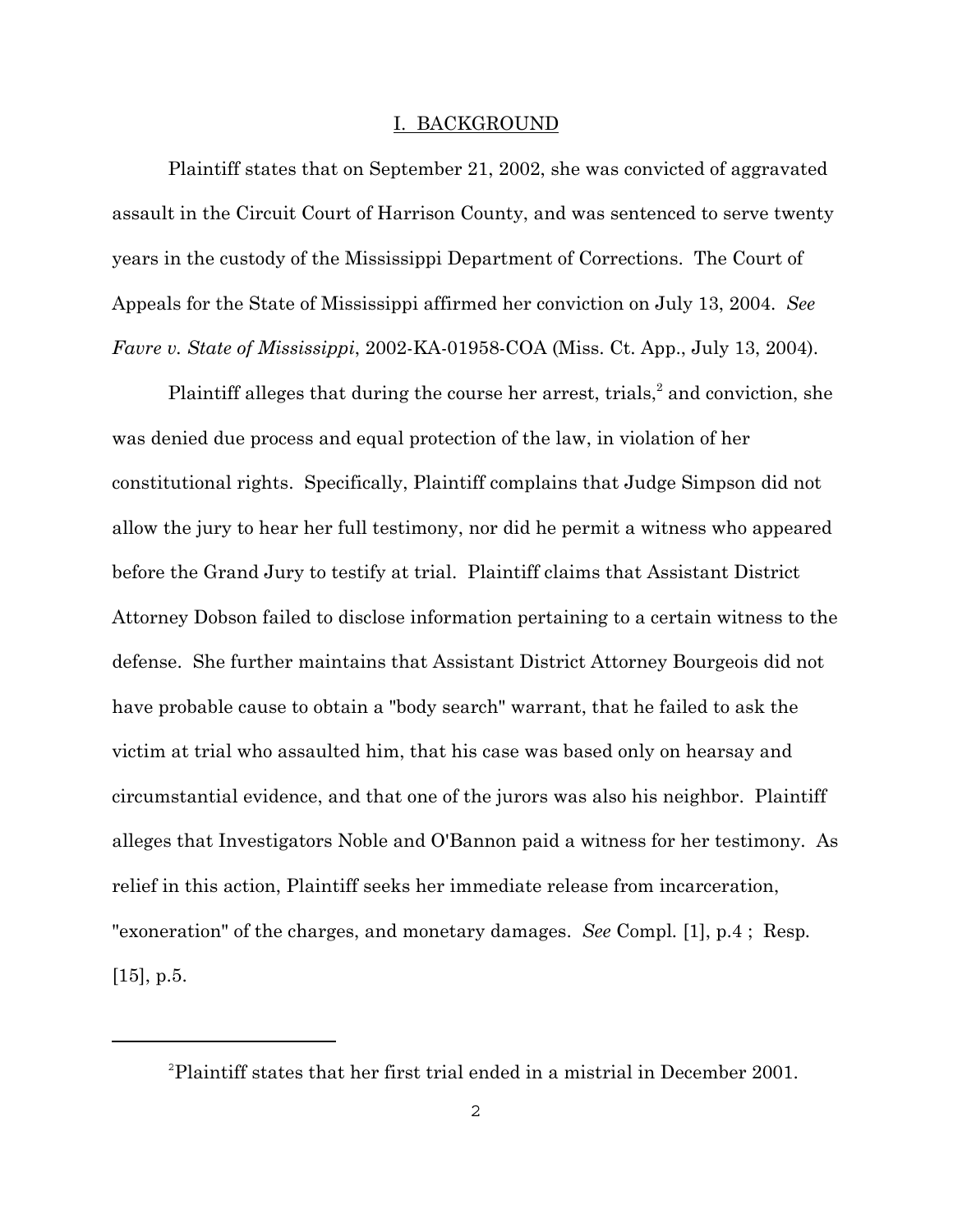#### II. ANALYSIS

The Prison Litigation Reform Act, 28 U.S.C. § 1915(e)(2) (as amended), applies to prisoner proceedings *in forma pauperis,* and provides that "the court shall dismiss the case at any time if the court determines that . . . (B) the action or appeal -- (i) is frivolous or malicious; (ii) fails to state a claim on which relief may be granted; or (iii) seeks monetary relief against a defendant who is immune from such relief." An action is deemed frivolous under § 1915, if it "lacks an arguable basis either in law or in fact." *Gartrell v. Gaylor*, 981 F.2d 254, 256 (5th Cir. 1993)(quoting *Neitzke v. Williams*, 490 U.S. 319, 325 (1989)). Since Plaintiff was granted *in forma pauperis* status, § 1915(e)(2) applies to this case.

In a suit filed *in forma pauperis* under § 1915, the district court is "authorized to test the proceeding for frivolousness or maliciousness even before service of process or before the filing of the answer." *Ali v. Higgs*, 892 F.2d 438, 440 (5th Cir. 1990). A district court may also consider, *sua sponte*, "affirmative defenses that are apparent from the record even where they have not been addressed" or raised in the pleadings on file. *See id.; see also Gartrell*, 981 F.2d at 256; *Lopez-Vences v. Payne*, 74 Fed. App'x 398 (5th Cir. 2003). It is well settled that when a complaint is barred by the applicable statute of limitations, such claims are properly dismissed as legally frivolous, under § 1915*. See Gartrell*, 981 F.2d at 256; *see also Ramon v. Rodriguez-Mendoza*, No. 09-50607, 2010 WL 1287062, \*1 (5th Cir. Apr. 1, 2010)(affirmed district court's dismissal of prisoner § 1983 case as frivolous because it was barred by statute of limitations); *Bates v. Price*, No. 09-10298, 2010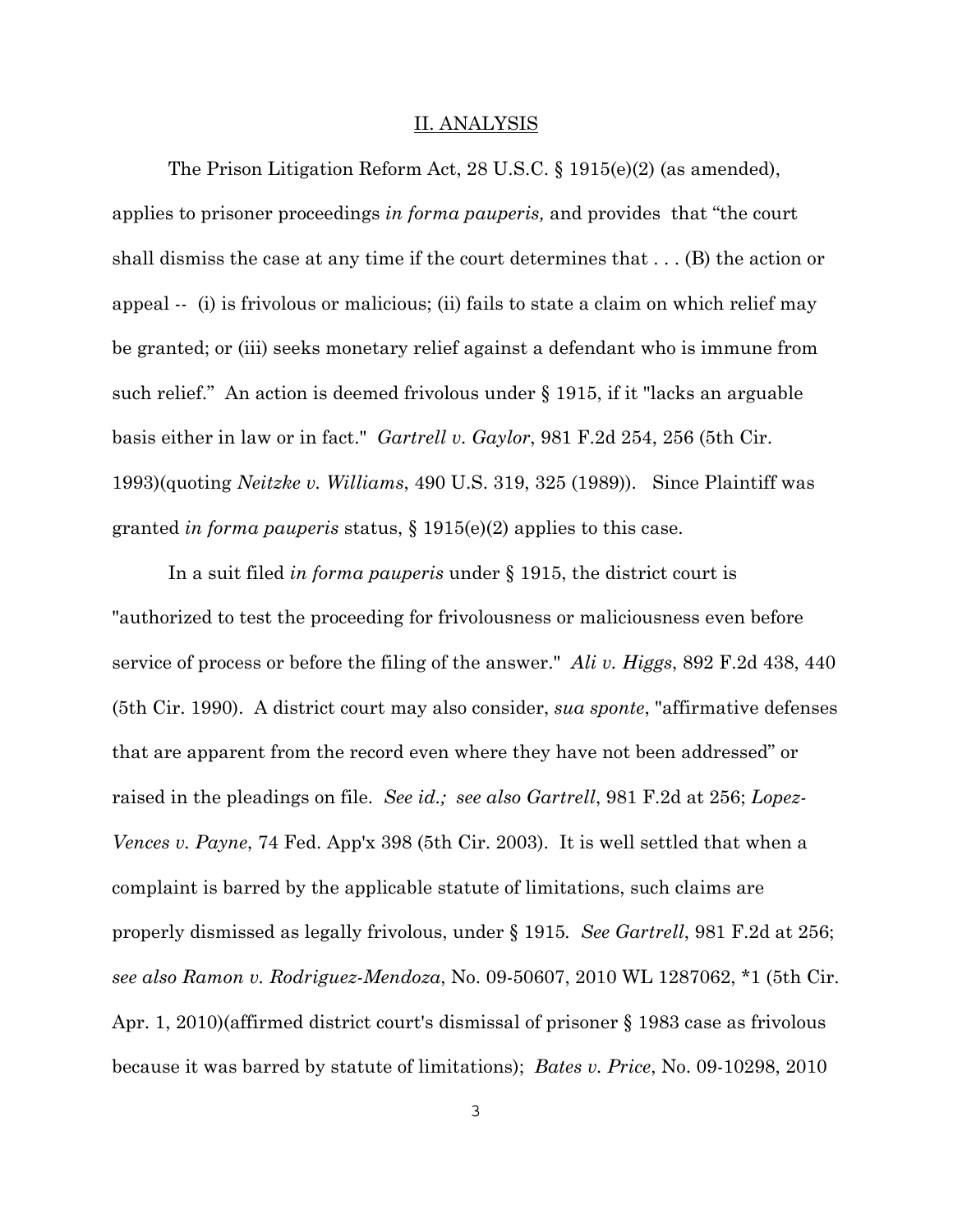WL 760421, \*1 (5th Cir. Mar. 5, 2010)(prisoner case barred by statute of limitations, and dismissed as frivolous, counts as a "strike" under  $\S$  1915(g)).

There is no federal statute of limitations for civil rights actions. *See Owens v. Okure*, 488 U.S. 235, 249-50 (1989) (holding that a federal court must borrow the forum state's general personal injury limitations period since there is no federal statute of limitations for civil rights actions brought pursuant to 42 U.S.C. § 1983). Therefore, this Court must borrow the general personal injury limitations period for Mississippi and apply it to the allegations in this matter. *See id.* The applicable Mississippi statute of limitations period is three years. *See Gates v. Walker*, 865 F. Supp. 1222, 1230 n.12 (S.D. Miss. 1994), *aff'd*, 62 F.3d 394 (5th Cir. 1995); *see also* MISS. CODE ANN. § 15-1-49 (1972), as amended.

While Mississippi law governs the applicable limitations period, "the accrual date of a § 1983 cause of action is a question of federal law that is *not* resolved by reference to state law." *Wallace v. Kato*, 549 U.S. 384, 388 (2007). As such, an action accrues when a plaintiff has "a complete and present cause of action." *Id*. (internal quotations and citations omitted) As noted by the Fifth Circuit:

> Under federal law, the limitations period begins to run the moment the plaintiff becomes aware that he has suffered an injury or has sufficient information to know that he has been injured. A plaintiff's awareness encompasses two elements: (1) the existence of the injury; and (2) causation, that is, the connection between the injury and the defendant's actions. A plaintiff need not know that she has a legal cause of action; she need know only the facts that would ultimately support a claim. Actual knowledge is not required if the circumstances would lead a reasonable person to investigate further.

> > 4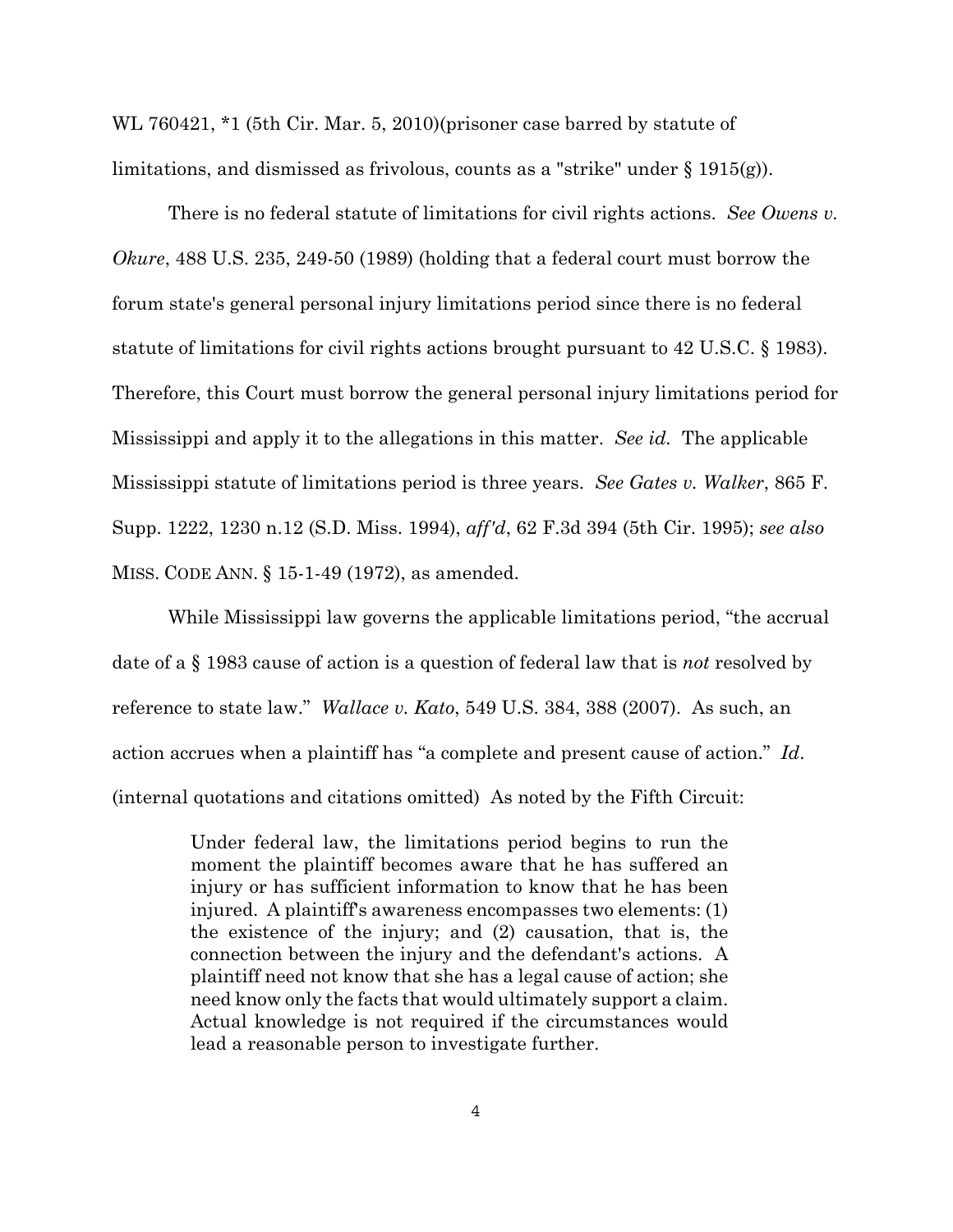*Piotrowski v. City of Houston*, 237 F.3d 567, 576 (5th Cir. 2001) (internal quotations and citations omitted); *see also Walker v. Epps*, 550 F.3d 407, 414 (5th Cir. 2008) (citing *Piotrowski, supra*). Finally, the federal court should also give effect to the forum state's applicable tolling provisions. *See Rodriguez v. Holmes*, 963 F.2d 799, 803 (5th Cir. 1992). Mississippi does not afford a tolling provision for incarceration.

Plaintiff complains that her constitutional rights were violated during her arrest on December 24, 1997, and during her two ensuing criminal trials, which occurred in December 2001 and September 2002. Even construing her allegations liberally, Plaintiff was aware of her injury, and the connection between the injury and Defendants' alleged conduct, no later than September 2002. *See Piotrowski*, 237 F.3d at 576. Giving Plaintiff the benefit of this later date, the limitations period expired in September 2005. Plaintiff's claims accrued more than three years prior to the filing of the present action on January 27, 2010, and are therefore timebarred.

Finally, the Court notes that Plaintiff's request for her immediate release from incarceration is not available under 42 U.S.C. § 1983. *See Carson v. Johnson*, 112 F.3d 818, 820-21 (5th Cir. 1997)(habeas petition is proper vehicle to seek release from custody). A prisoner's claim attacking his current confinement and requesting release from incarceration is properly pursued in a petition for habeas corpus relief, not a § 1983 claim. *See id. (*citing *Cook v. Texas Dep't of Criminal Justice Transitional Planning Dep't*, 37 F.3d 166, 168 (5th Cir.1994)). Plaintiff's

5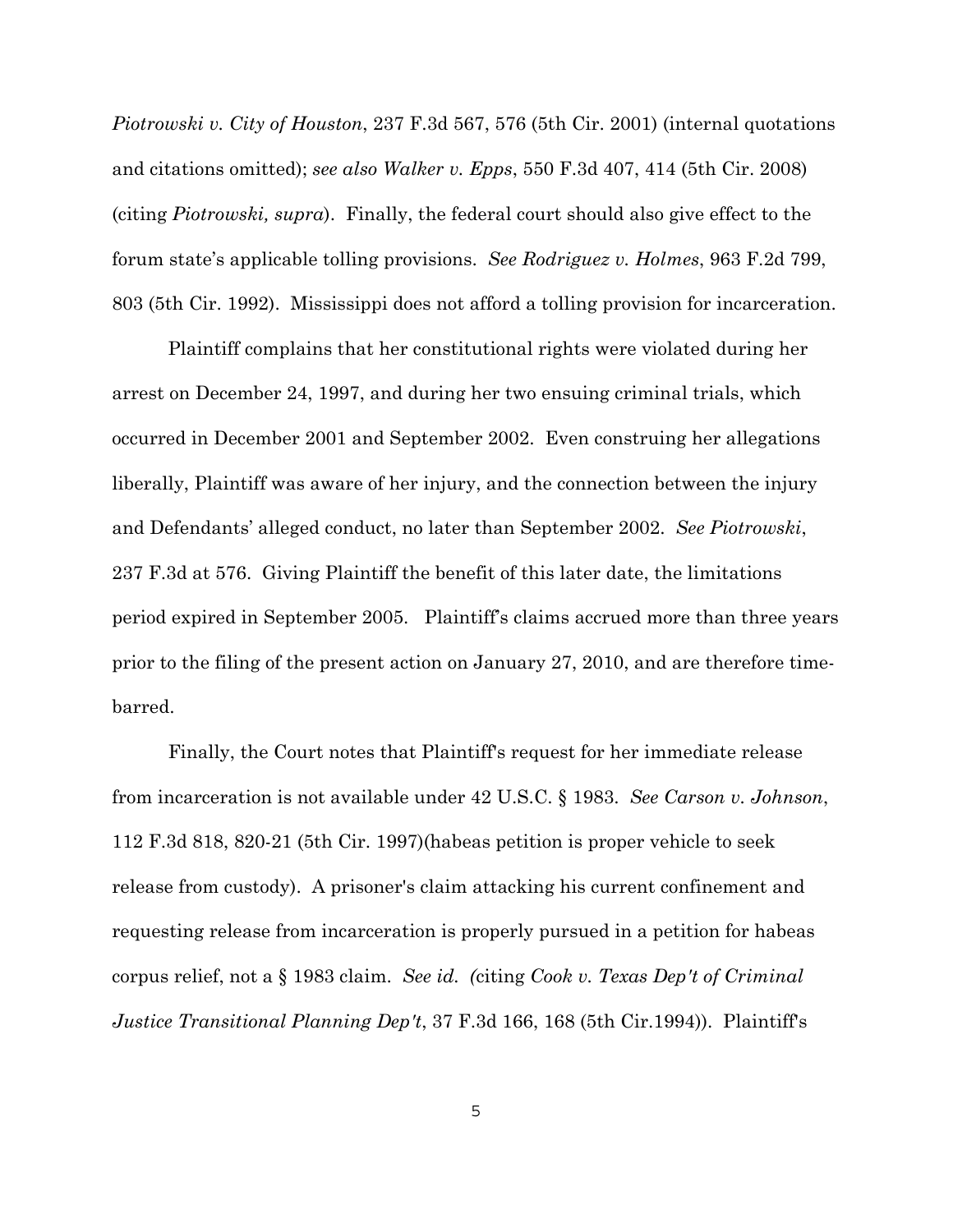request for immediate release from incarceration is not properly before this Court and will be dismissed, without prejudice.<sup>3</sup>

#### III. CONCLUSION

 Plaintiff's claims under 42 U.S.C. § 1983 accrued more than three years prior to the filing of the present action, and are time-barred. Therefore, the Complaint will be dismissed as legally frivolous, pursuant to 28 U.S.C. § 1915(e)(2)(B)(i), with prejudice. Any possible claims for habeas corpus relief which Plaintiff may be asserting in this case will be dismissed without prejudice.

Since this case is dismissed pursuant to the above-mentioned provision of the Prison Litigation Reform Act, it will be counted as a "strike."<sup>4</sup> If Plaintiff receives "three strikes" she will be denied *in forma pauperis* status and be required to pay the full filing fee to file a civil action or appeal.

<sup>&</sup>lt;sup>3</sup>The Court does not reach a determination of the viability of any possible habeas claims; nonetheless, the Clerk is directed to mail Plaintiff a packet of habeas corpus forms for state inmates challenging their imprisonment under 28 U.S.C. § 2254.

<sup>4</sup> 28 U.S.C. § 1915(g) states "[i]n no event shall a prisoner bring a civil action or appeal a judgment in a civil action or proceeding under this section if the prisoner has, on 3 or more prior occasions, while incarcerated or detained in any facility, brought an action or appeal in a court of the United States that was dismissed on the grounds that it is frivolous, malicious, or fails to state a claim upon which relief may be granted, unless the prisoner is under imminent danger of serious physical injury."